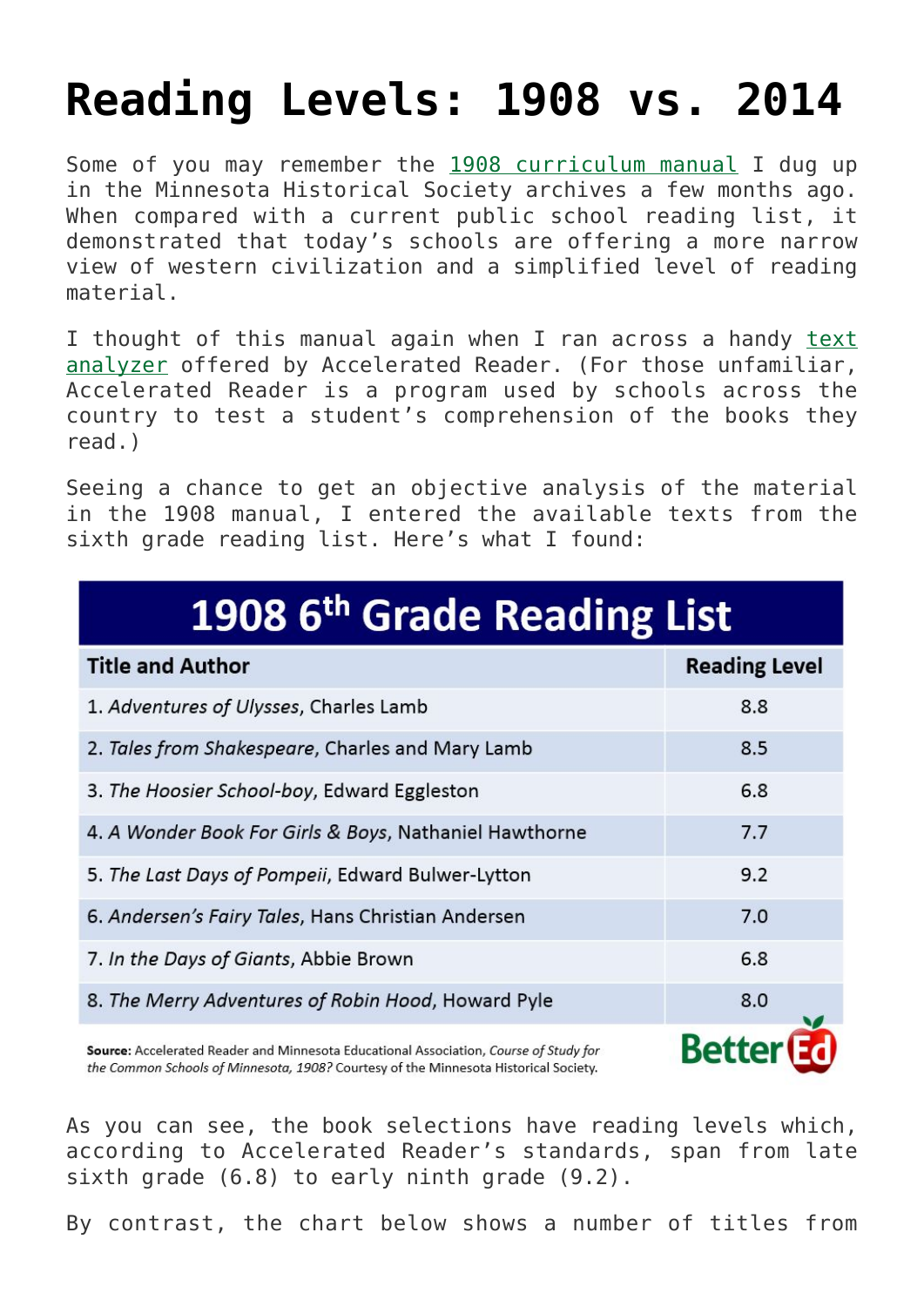a [sixth grade reading class](https://sites.google.com/a/apps.edina.k12.mn.us/mrs-klehr-s-sixth-grade-classes/syllabus) at South View Middle School in one of Minnesota's top school districts – Edina Public Schools:

## 6<sup>th</sup> Grade Reading List **South View Middle School** (Edina Public Schools)

| <b>Title and Author</b>                                                         | <b>Reading Level</b> |
|---------------------------------------------------------------------------------|----------------------|
| 1. Hatchet, Gary Paulsen                                                        | 5.7                  |
| 2. Passage to Freedom, Ken Mochiuki                                             | 4.1                  |
| 3. Climb or Die, Edward Myers                                                   | 4.7                  |
| 4. The Girl Who Married the Moon, Joseph Bruchac                                | 5.7                  |
| 5. The Buried City of Pompeii, Shelley Tanaka                                   | 5.7                  |
| 6. Dinosaur Ghosts, Lynett Gilette                                              | 6.3                  |
| 7. Lost Temple of the Aztecs, Shelley Tanaka                                    | 6.1                  |
| 8. The Great Wall, Elizabeth Mann                                               | 6.4                  |
| 9. Under the Royal Palms, Alma Flor Ada                                         | 6.6                  |
| 10. Chuck Close Up Close, Jan Greenberg                                         | 5.8                  |
| 11. The Adventures of Sojourner, Susi Trautmann Wunsch                          | 7.8                  |
| 12. Eugenie Clark: Adventures of a Shark Scientist, Ellen Butts                 | 7.7                  |
| Sources: Accelerated Reader and South View Middle School, Edina Public Schools. |                      |

The syllabus is unclear on whether or not all of these books are actually read during the year, but either way, it is interesting to note that over half of the titles register below the sixth grade reading level. Even more interesting is the fact that only two of the books on this list fit into the reading level range (6.8 to 9.2) of the 1908 list.

Sadly, the reading level of the English curriculum sinks even further when we move from the suburb of Edina to the city of Minneapolis. As this [syllabus](http://lakeharriet.mpls.k12.mn.us/uploads/2014-15_gr6_la_syllabus.pdf) from Lake Harriet Community School (in the Minneapolis Public Schools district) aptly illustrates, the sixth grade literature selections barely make it into the fifth grade level: